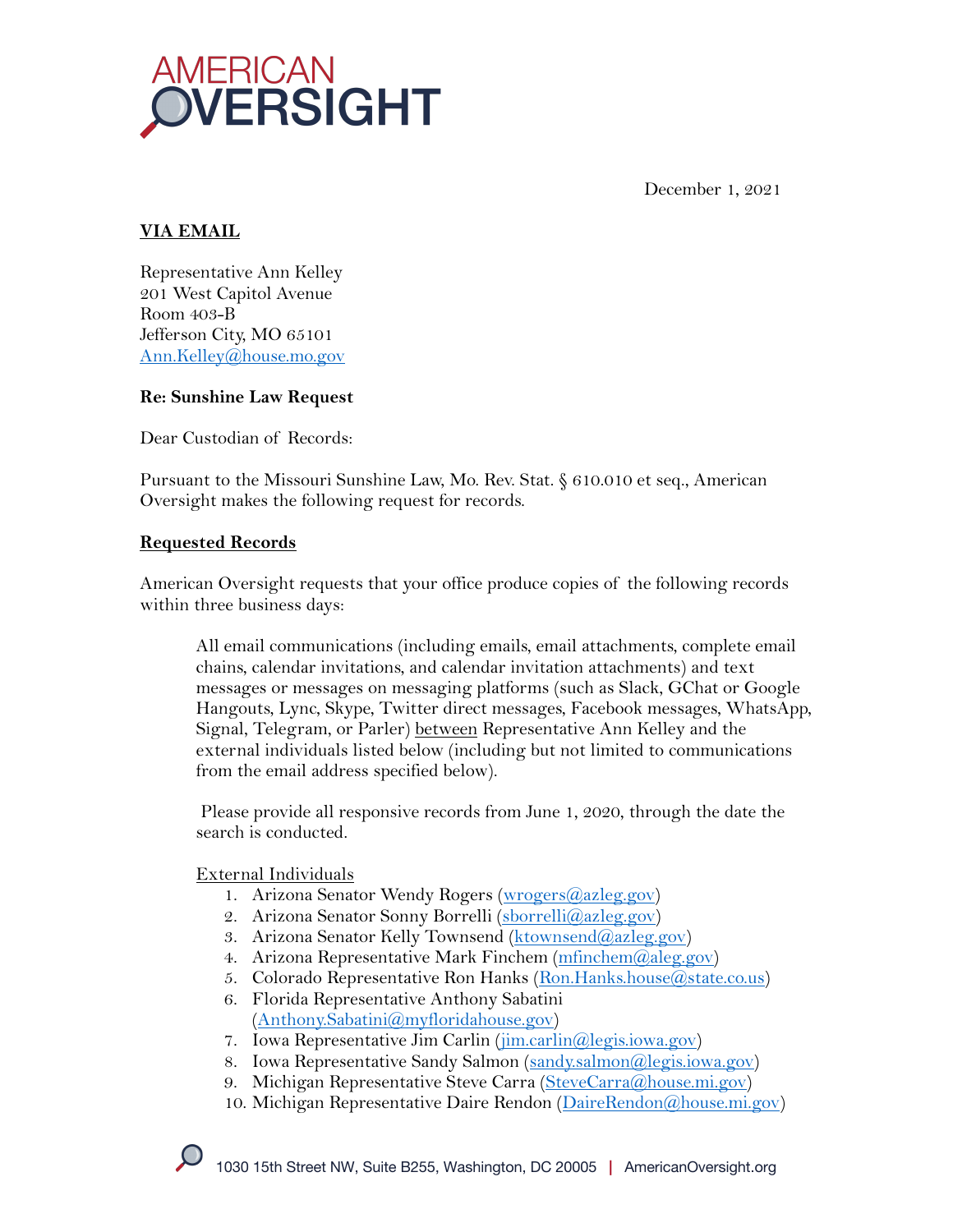- 11. Minnesota Representative Grenn Gruenhagen (rep.glenn.gruenhagen@house.mn)
- 12. Montana Senator Theresa Manzella (Theresa.manzella@mtleg.gov)
- 13. Montana Representative Brad Tschida (brad@tschida.org)
- 14. Montana Representative Bob Phalen (bob.phalen@mtleg.gov)
- 15. Montana Representative Steve Gunderson (steve.gunderson@mtleg.gov)
- 16. New Hampshire Representative Mark Alliegro (Mark.Alliegro@leg.state.nh.us)
- 17. North Dakota Representative Jeffrey Magrum (jmagrum@nd.gov)
- 18. Oklahoma Senator Nathan Dahm (dahm@oksenate.gov)
- 19. Oregon Representative Lily Morgan (Rep.LilyMorgan@oregonlegislature.gov)
- 20. Pennsylvania Senator Doug Mastriano (dmastriano@pasen.gov)
- 21. Pennsylvania Representative Stephanie Borowicz (sborowicz@pahousegop.com)
- 22. Texas Representative Steve Toth (steve.toth@house.texas.gov)
- 23. Utah Representative Phillip Lyman (plyman@le.utah.gov)
- 24. Washington Representative Robert Sutherland (robert.sutherland@leg.wa.gov)
- 25. Washington Representative Brad Klippert (brad.klippert@leg.wa.gov)
- 26. Washington Representative Vicki Kraft (vicki.kraft@leg.wa.gov)
- 27. Wisconsin Representative Tim Ramthun (Rep.Ramthun@legis.wisconsin.gov)
- 28. Virginia Senator Amanda Chase (district11@senate.virginia.gov)

# **Fee Waiver Request**

In accordance with Mo. Rev. Stat. § 610.026.1(1), American Oversight requests a waiver of fees associated with processing this request for records. Disclosure of the requested records is in the public interest because it will likely contribute to a better understanding of relevant government procedures by the general public in a significant way. Moreover, the request is primarily and fundamentally for non-commercial purposes.

American Oversight requests a waiver of fees because disclosure of the requested information "is likely to contribute significantly to public understanding of the operations or activities of  $\lceil a \rceil$  public governmental body.<sup>"1</sup> The public has a significant interest in communications elected members of the Missouri legislature may be having with external individuals or entities associated with promoting the "big lie" that the 2020 presidential election was "stolen." Records with the potential to shed light on this matter would contribute significantly to public understanding of operations of the government, including whether and to what extent elected officials to the Missouri legislature having been communicating with external individuals and entities associated with promoting the "big lie." American Oversight is committed to transparency and makes the responses agencies provide to public records requests publicly available, and the public's understanding of the government's activities would be enhanced through American Oversight's analysis and publication of these records.

<sup>&</sup>lt;sup>1</sup> Mo. Rev. Stat.  $§ 610.026.1(1)$ .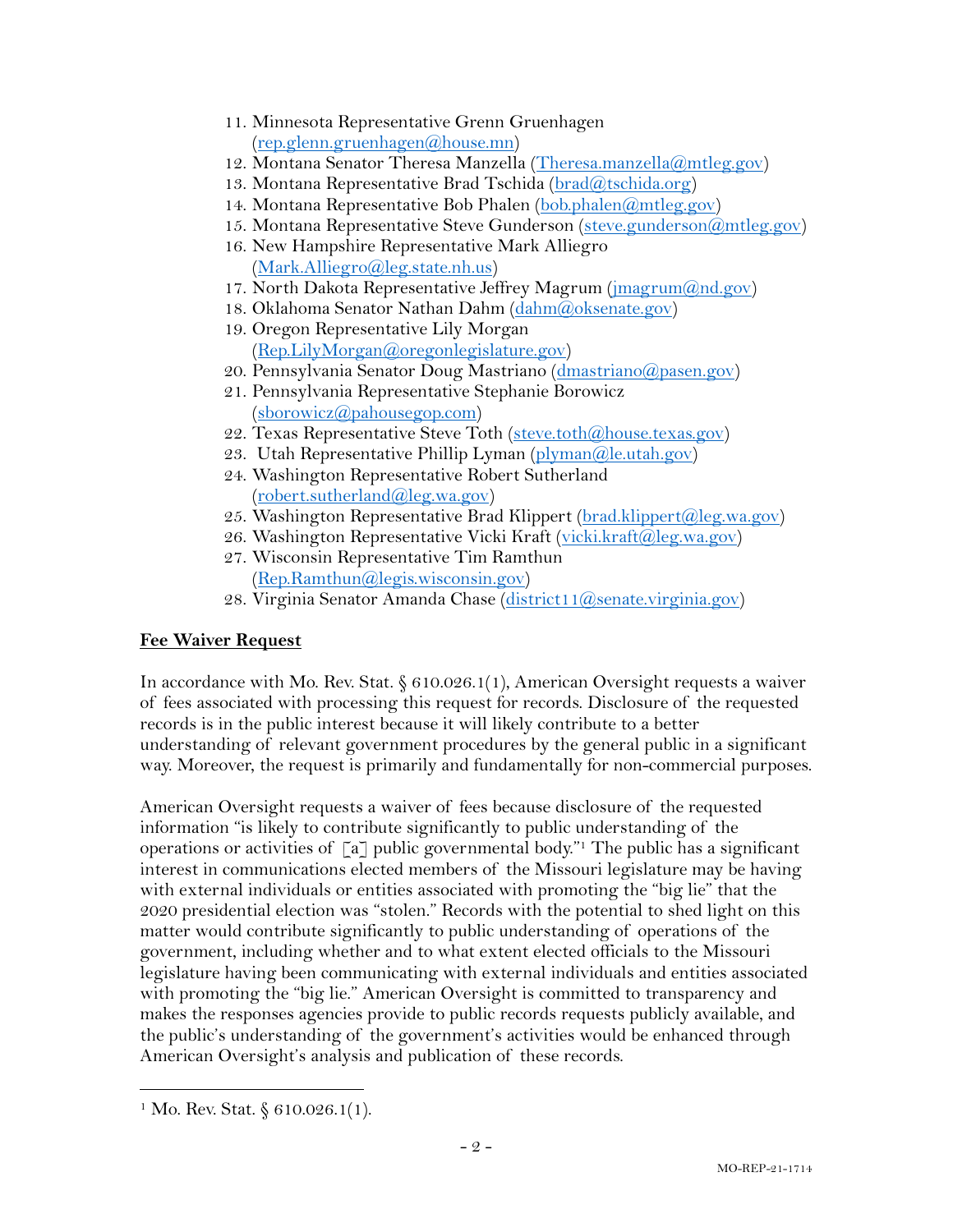This request is primarily and fundamentally for non-commercial purposes.<sup>2</sup> As a  $501(c)(3)$  nonprofit, American Oversight does not have a commercial purpose and the release of the information requested is not in American Oversight's financial interest. American Oversight's mission is to promote transparency in government, to educate the public about government activities, and to ensure the accountability of government officials. American Oversight uses the information gathered, and its analysis of it, to educate the public through reports, press releases, or other media. American Oversight also makes materials it gathers available on its public website and promotes their availability on social media platforms, such as Facebook and Twitter.3

American Oversight has also demonstrated its commitment to the public disclosure of documents and creation of editorial content through regular substantive analyses posted to its website. <sup>4</sup> Examples reflecting this commitment to the public disclosure of documents and the creation of editorial content include the posting of records and analysis related to the organization's investigations into misconduct and corruption in state governments; <sup>5</sup> posting records and analysis of federal and state governments' responses to the Coronavirus pandemic;6 posting records received as part of American Oversight's "Audit the Wall" project to gather and analyze information related to the Trump administration's proposed construction of a barrier along the U.S.-Mexico

<sup>2</sup> *Id.*

<sup>3</sup> American Oversight currently has approximately 15,600 page likes on Facebook and 109,100 followers on Twitter. American Oversight, Facebook,

https://www.facebook.com/weareoversight/ (last visited Nov. 17, 2021); American Oversight (@weareoversight), Twitter, https://twitter.com/weareoversight (last visited Nov. 17, 2021).

<sup>4</sup> *See generally News*, American Oversight, https://www.americanoversight.org/blog. 5 *See generally State Investigations*, American Oversight,

https://www.americanoversight.org/states; *see, e.g.*, *State Government Contacts with Voting-Restriction Activists,* American Oversight,

https://www.americanoversight.org/investigation/state-government-contacts-withvoting-restriction-activists; *Georgia's Voting Machines and Election Security*, American Oversight, https://www.americanoversight.org/investigation/georgias-voting-

machines-and-election-security. 6 *See, e.g.*, *The Trump Administration's Response to Coronavirus*, American Oversight, https://www.americanoversight.org/investigation/the-trump-administrations-

response-to-coronavirus; *Tulsa Health Officials Initially Estimated Trump Rally Would Directly Lead to 2 to 9 Deaths*, American Oversight,

https://www.americanoversight.org/tulsa-health-officials-initially-estimated-trumprally-would-directly-lead-to-2-to-9-deaths; *Wisconsin Documents Offer Window into Early Uncertainty over COVID-19*, American Oversight,

https://www.americanoversight.org/wisconsin-documents-offer-window-into-earlyuncertainty-over-covid-19; *In the Documents: Florida Health Department Efforts to Suppress Release of Coronavirus Records*, American Oversight,

https://www.americanoversight.org/in-the-documents-florida-health-departmentefforts-to-suppress-release-of-coronavirus-records.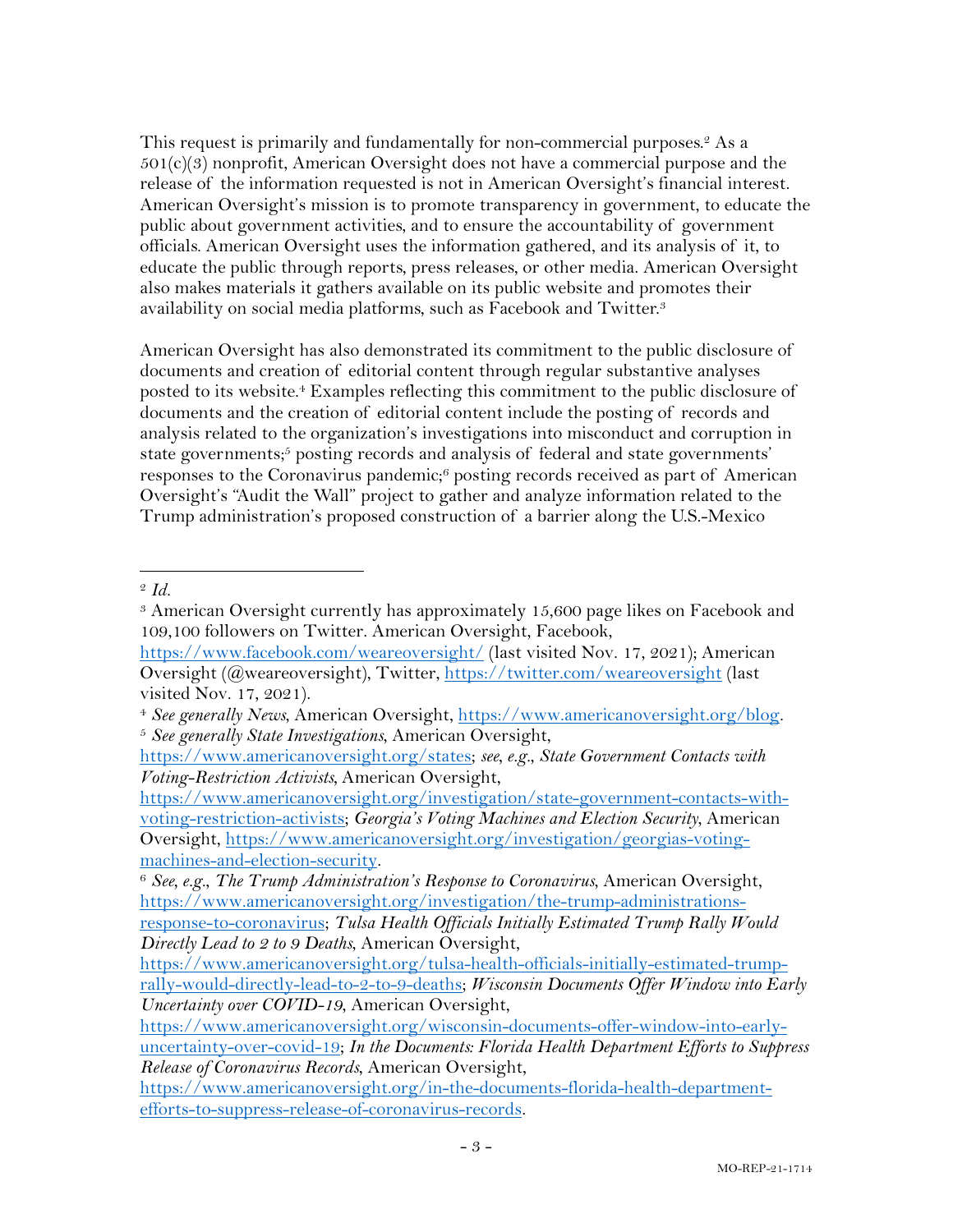border, and analyses of what those records reveal;<sup>7</sup> and the posting of records related to an ethics waiver received by a senior Department of Justice attorney and an analysis of what those records demonstrated regarding the Department's process for issuing such waivers.<sup>8</sup>

Accordingly, American Oversight qualifies for a fee waiver.

## **Guidance Regarding the Search & Processing of Requested Records**

In connection with its request for records, American Oversight provides the following guidance regarding the scope of the records sought and the search and processing of records:

- Please search all locations and systems likely to have responsive records, regardless of format, medium, or physical characteristics.
- Our request for records includes any attachments to those records or other materials enclosed with those records when they were previously transmitted. To the extent that an email is responsive to our request, our request includes all prior messages sent or received in that email chain, as well as any attachments to the email.
- Please search all relevant records or systems containing records regarding agency business. Do not exclude records regarding agency business contained in files, email accounts, or devices in the personal custody of your officials, such as personal email accounts or text messages.
- § In the event some portions of the requested records are properly exempt from disclosure, please disclose any reasonably segregable non-exempt portions of the requested records.9 If a request is denied in whole, please state specifically why it is not reasonable to segregate portions of the record for release.
- Please take appropriate steps to ensure that records responsive to this request are not deleted by the agency before the completion of processing for this request. If records potentially responsive to this request are likely to be located on systems where they are subject to potential deletion, including on a scheduled

<sup>7</sup> *See generally Audit the Wall*, American Oversight,

https://www.americanoversight.org/investigation/audit-the-wall; *see, e.g.*, *Border Wall Investigation Report: No Plans, No Funding, No Timeline, No Wall*, American Oversight, https://www.americanoversight.org/border-wall-investigation-report-no-plans-nofunding-no-timeline-no-wall. 8 *DOJ Records Relating to Solicitor General Noel Francisco's Recusal*, American Oversight,

https://www.americanoversight.org/document/doj-civil-division-response-noelfrancisco-compliance; *Francisco & the Travel Ban: What We Learned from the DOJ Documents*, American Oversight, https://www.americanoversight.org/francisco-thetravel-ban-what-we-learned-from-the-doj-documents.

<sup>&</sup>lt;sup>9</sup> Mo. Rev. Stat. § 610.024.1.